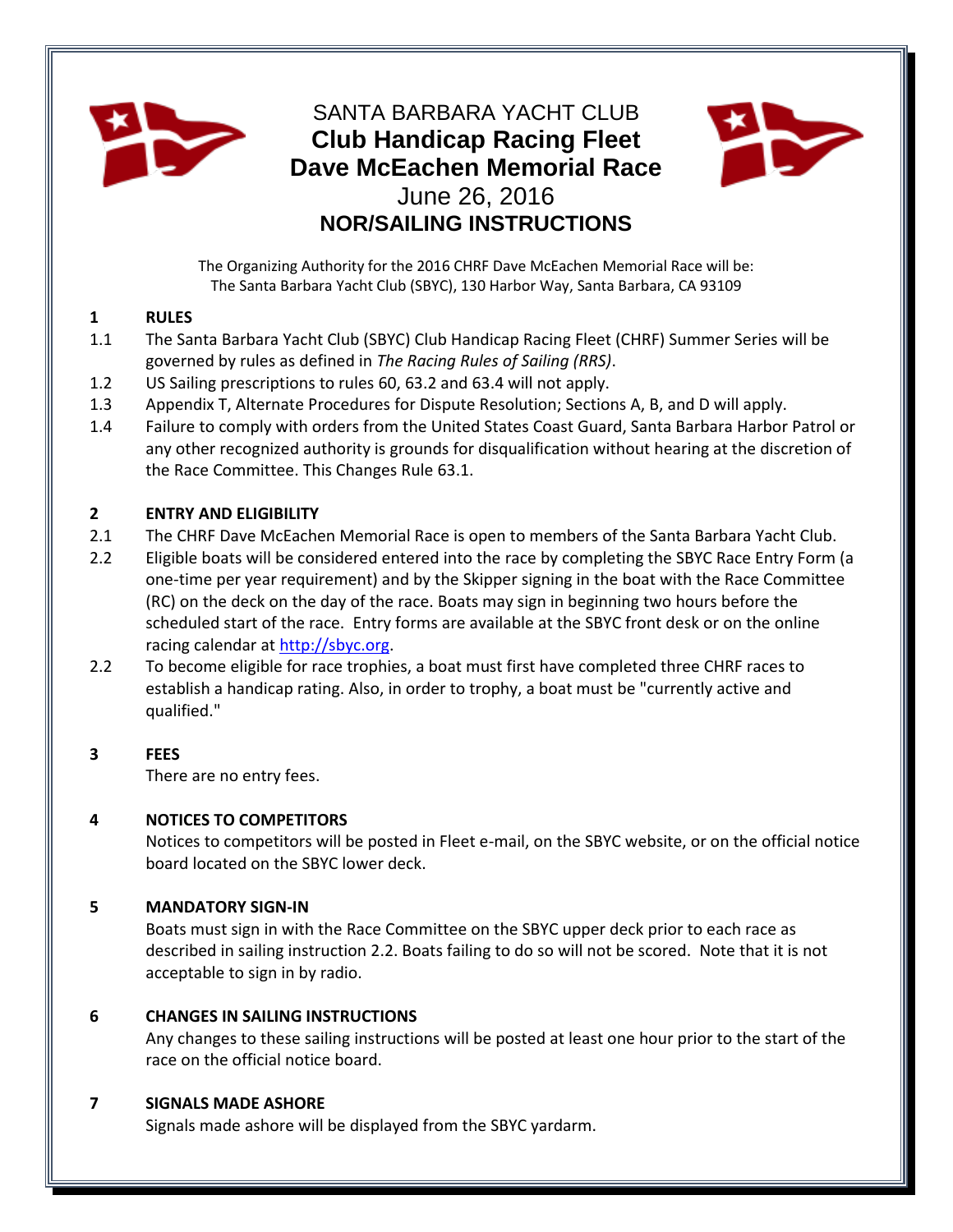# **8 SCHEDULE OF RACES**

- 8.1 One race will be held on June 26, 2016
- 8.2 Individual boat starting times will be available for participants from the Race Committee, and are available on the CHRF web site at [http://sbyc.org.](http://sbyc.org/) Starting times are recalculated after each event. First time competitors will be assigned a start time by the CHRF handicap committee.

# **9 CLASS FLAG**

The Class Flag shall be yellow with a black 'H' in the center.

# **10 RACING AREA**

10.1 The racing area will be as designated on the current SBYC course chart, which is available on the SBYC website or at the front desk of SBYC.

# **11 THE COURSE**

- 11.1 The preferred course to be sailed is shown in 'Attachment A HM1 Course' (attached to these sailing instructions).
- 11.2 An alternate course from the SBYC Course Chart will be used if wind conditions will not allow the HM1 course to be sailed.
- 11.3 The course will be posted on placards from the SBYC deck prior to the warning signal.
- 11.4 When a letter 'R' placard follows the course number, the course shall be sailed in the reverse direction. Marks shall be passed in reverse order and on the opposite side listed on the course chart. At the discretion of the Race Committee, any available CHRF course may be reversed should the predominant wind direction be between 0 and 180 degrees within and up to 30 minutes prior to race time.
- 11.5 When a letter 'T' placard follows the course number, the course shall be sailed two times around. The start/finish line will be required at the beginning of the second lap.
- 11.6 The gate designated as 'Gt' on the SBYC course chart shall be between mark 'F' and mark 'X'.
- 11.7 All courses will be hailed over VHF channel 71. Failure for a radio to transmit or a competitor to hear the course hail shall not be grounds for redress.
- 11.8 Courses will not be shortened. This changes rule 32.

# **12 MARKS**

12.1 Marks will be as designated on the current version of the SBYC course chart. All marks are situated near the GPS coordinates shown on the course chart, but are subject to natural influence.

# 12.2 Description of marks:

A, D, K, H, G, F, X – White cylinders with a yellow band around the middle.

E – White cylinder with a yellow / blue band around the middle

C, M – White city anchorage boundary buoys with lights on top.

- 12.3 Any permanent mark may be substituted with a temporary or inflatable mark without prior notice. When Mark 'C' is not present, the white, cylindrical outfall buoy that is situated the closest to the GPS coordinates of Mark 'C' shall be rounded instead.
- 12.4 In the event of a missing mark with no temporary mark replacement, boats shall return to the starting line as soon as possible for a restart and monitor VHF channel 71.
- 12.5 When inflatable marks are used, these shall take precedence over any other appearing marks.

# **13 AREAS THAT ARE OBSTRUCTIONS**

13.1 The areas defined by lines commencing at the nearest shores and connecting each contiguous City of Santa Barbara swim buoy are classified as obstructions. Boats crossing these lines shall exit the area immediately and retire from the race.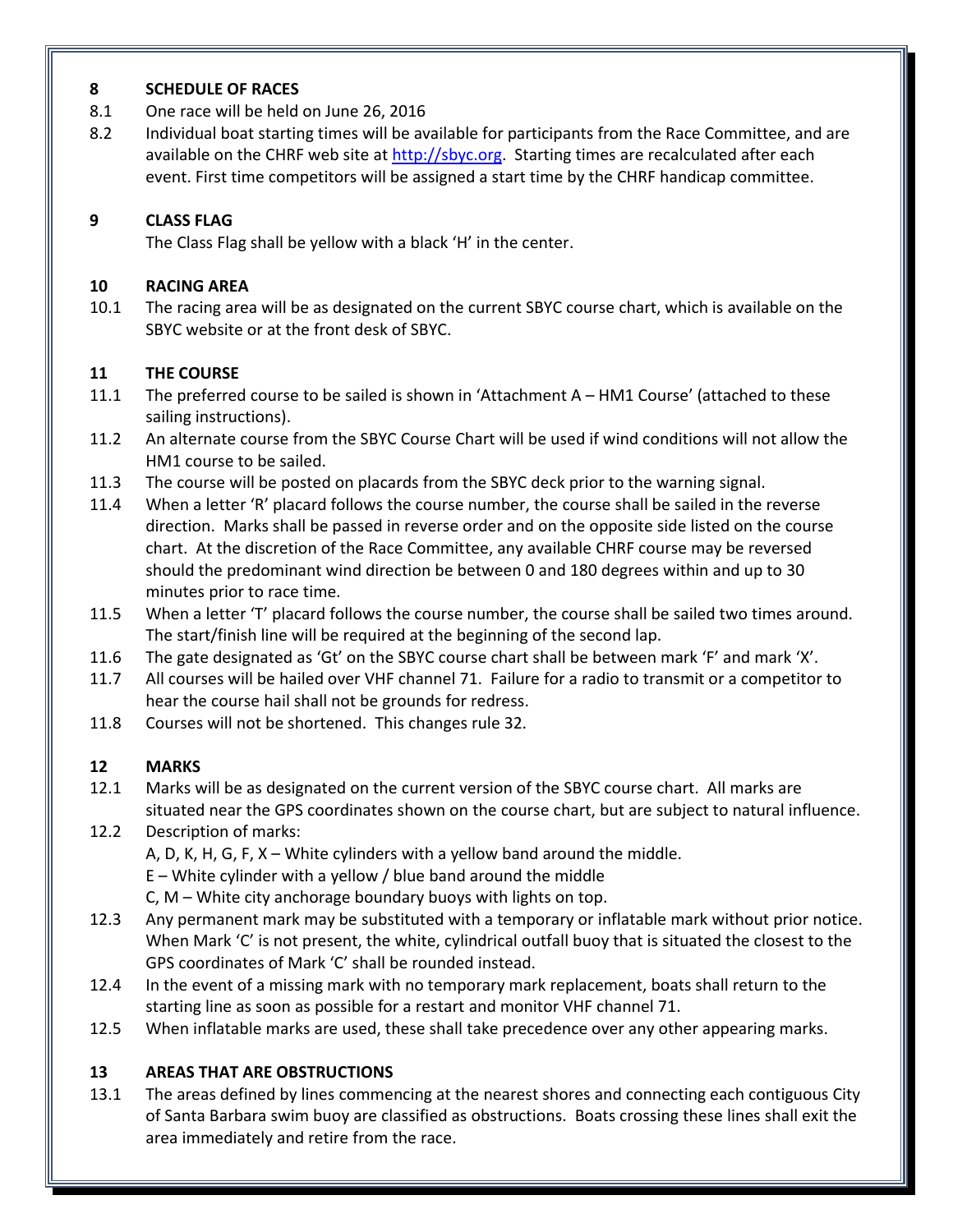13.2 Visiting Cruise Ships including a 100 yard perimeter around the vessel are classified as obstructions.

#### **14 THE START**

14.1 The start will be in accordance with RRS Rule 26:

| Time | <b>Sequence</b>         | <b>Visual</b>          | <b>Audible Signal</b> |
|------|-------------------------|------------------------|-----------------------|
| 1355 | <b>Warning Signal</b>   | Class Flag $-$ Up Horn |                       |
|      | 1356 Preparatory Signal | " $P$ " Flag – Up      | Horn                  |
| 1359 | One-Minute              | "P" Flag - Down        | Long Horn             |
| 1400 | Start                   | Class Flag - Down      | Horn                  |

14.2 Signals will be made from the SBYC yardarm.

- 14.3 The Starting Line will be between marks 'F' and 'G' on the current SBYC Course Chart.
- 14.4 The SBYC time clock will be used by the Race Committee as the official timing device and will be made available for skippers to set their timers.
- 14.5 Individual start times alluded to in 8.2 above that occur after the 1400 audible and visual will not be occasioned by either audible or visual signal from the RC.
- 14.6 A boat is considered racing from that point four minutes before her individual start time and when she finishes. Yachts not yet racing shall stay clear of the starting area.

# **15 RECALLS**

The RC will signal a premature start by displaying Code Flag 'X' with a sound signal. The RC may attempt to identify the over-early boat(s) on Channel 71. Failure to receive or hear the hail shall not be grounds for redress.

# **16 THE FINISH**

The finish line will be between marks 'F' and 'G' as shown on the current Course Chart. The RC will sound a horn identifying qualified finishers.

# **17 PENALTY SYSTEM**

- 17.1 Appendix T, Rule T1 will apply: The first two sentences of rule 44.1 are changed to: 'A boat may take a One-Turn Penalty when she may have broken a rule of Part 2 or rule 31 while *racing.* However, when she may have broken a rule of Part 2 while in the *zone* around a *mark* other than a starting *mark*, her penalty shall be a Two-Turns Penalty.'
- 17.2 Appendix T, Section B Post Race Penalties will apply:
	- T2.1 After a race, a boat that may have broken a rule of Part 2 or rule 31 while *racing* may take a Post-Race Penalty for that incident. The penalty shall be a Scoring Penalty, calculated as stated in rule 44.3(c). However, rules 44.1(a) and (b) apply. A boat takes a Post-Race Penalty by informing the race committee in writing and identifying the race number and when and where the incident occurred.
	- T2.2 The Post-Race Penalty shall be:
		- 20%, if taken before the protest time limit, or
		- 30%, if taken after the protest time limit but before the beginning of a hearing involving the incident.

# **18 TIME LIMIT**

The first qualified boat in the race must finish by sunset or the race will be abandoned. If a qualified boat finishes by sunset, all other boats may continue to race until they finish. For staggered start races, the final finishing place will be based on order of finish. For mass start races,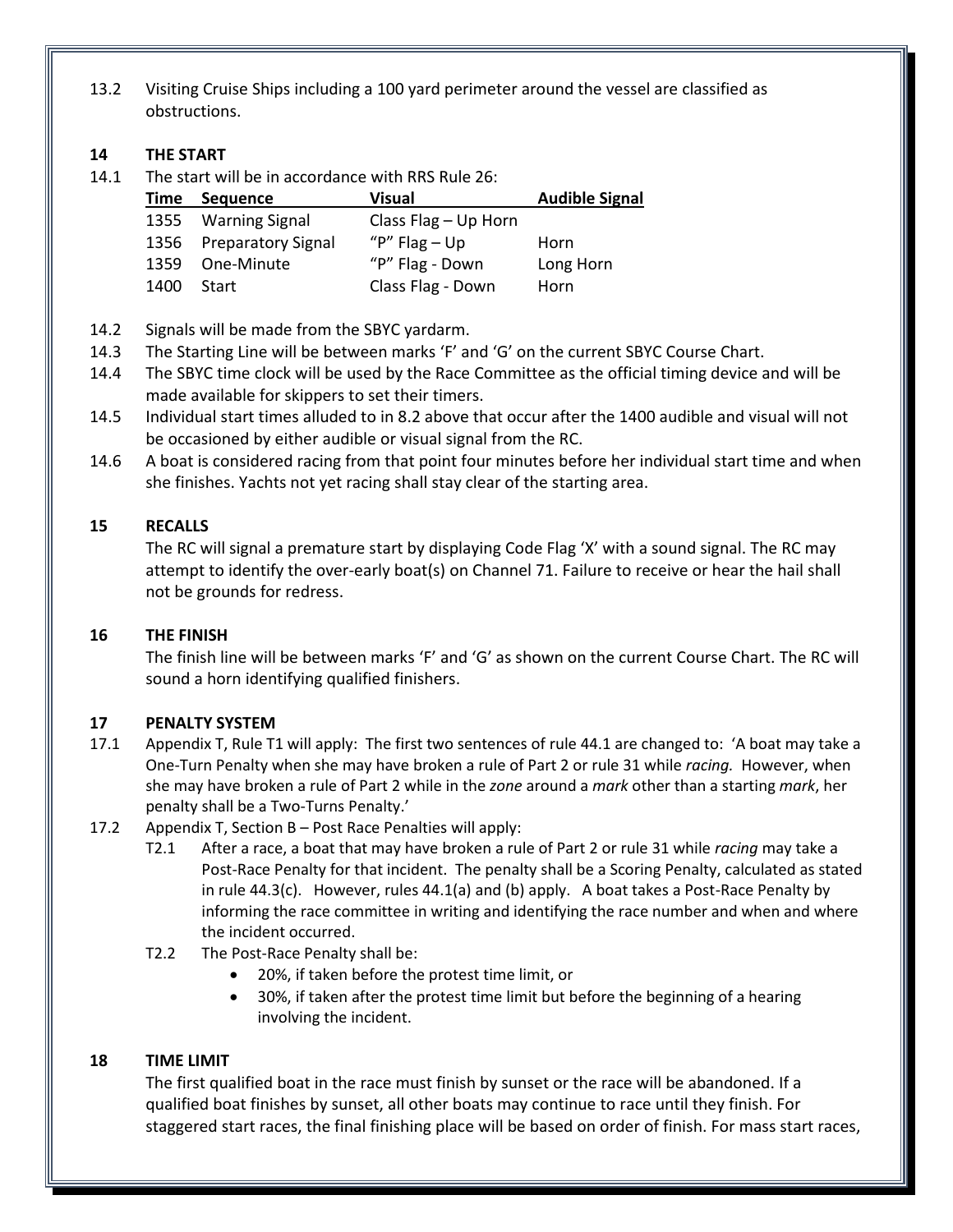finish place will be determined by corrected time based on when the boat actually finishes. For all boats finishing under sail after sunset, handicaps calculations for the next race will be based on the time of sunset. This modifies rules 35 and A4.1.

# **19 PROTESTS**

- 19.1 Protests and Requests for Redress shall be written on US Sailing standard forms located at the SBYC front desk. Protests and Requests for Redress shall be filed with the Race Committee within one hour of the protesting boat's finish time.
- 19.2 Appendix T, Section D Arbitration will apply.
- 19.3 Protest times and locations will be posted on the official notice board no later than 30 minutes after the protest time limit to inform competitors of hearings in which they are parties or named as witnesses.
- 19.4 At the discretion of the Race Committee, protests may be heard on a later date than the filing date of the protest.
- 19.5 A request for reopening a hearing shall be delivered within 24 hours of the protest committee decision being posted on the official notice board. This changes rule 66.
- 19.6 A request for redress based on a protest committee decision shall be delivered no later than 24 hours after the decision was posted. This changes rule 62.2.
- 19.7 Breaches of instruction 14.6 shall not be grounds for protest by a boat. This changes rule 60.1(a). Penalties for a breach of instruction 14.6 may be less than disqualification if the Protest Committee so decides.
- 19.8 Boats wishing to retire from a race shall notify the race committee of their desire to do so no later than 1700 hours on the Saturday following the race they wish to retire from unless that retirement is a subject of a protest or arbitration hearing.

# **20 SCORING**

- 20.1 With a staggered start sequence, the order of finish will determine the scoring sequence.
- 20.2 The Series will be scored as provided in Appendix A of the RRS using the Low Point System except that a boat providing RC duty will be awarded 1½ points.
- 20.3 A boat receiving credit for providing RC duty for a race, but which nevertheless sails the course, shall not have her finish scored or her time recorded.
- 20.4 RRS Appendix A9, "Race Scores in a Series Longer than a Regatta", shall not apply to this Series.

# **21 RADIO COMMUNICATION**

Race competitors shall monitor VHF Channel 71.

# **22 PRIZES**

- 22.1 Race day trophies will be awarded at SBYC.
- 22.2 The overall Series Trophy will be awarded at the annual trophy dinner. Each race in the Series also qualifies toward the Annual High Point Trophy.

# **23 SAFETY**

23.1 Boat Owners participating in SBYC racing events must accept responsibility for the suitability of their vessel for each event entered; taking into consideration the distance, worse case sea conditions, the design and sea worthiness of the vessel for those conditions. Boat owners are expected to maintain their vessels in a commensurate manner.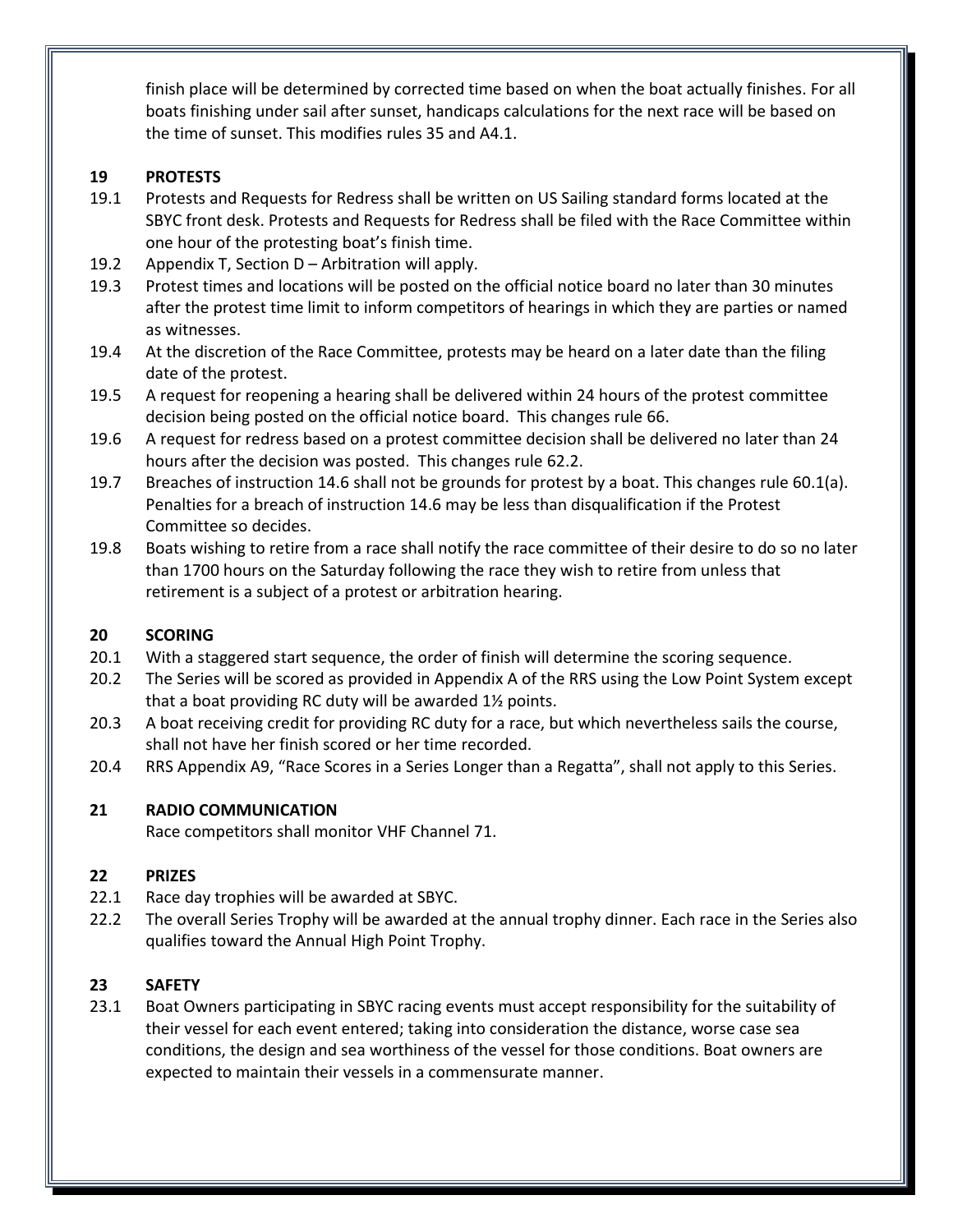Boat owners accept the responsibility to provide all safety equipment required by the Coast Guard, and such additional safety equipment it deems advisable for the conditions reasonably expected to occur during the race.

Boat owners are encouraged to become knowledgeable with safety equipment and rescue procedures by familiarizing themselves with the recommendations of national (US Sailing) and / or international racing authorities (ISAF) including the US Sailing Safety Equipment Requirements as stated in<http://www.ussailing.org/safety/equipment-and-requirements/> When local educational safety seminars are held, all boat owners are expected to attend to insure the highest level of safe racing knowledge.

Immediately prior to any race, the decision to race or not race is the sole responsibility of the boat owner or the owner's designee. At all times during a race, it is the boat owner's responsibility to continue or to retire based on unexpected conditions or equipment failure. Boat owners must advise crew members of their responsibility to decide for themselves whether to race or not based on their own competence level.

#### **24 REPLACEMENT OF CREW**

Crew taking the place of the boat owner at the helm of a boat shall be listed on the boat entry form as an 'Authorized Skipper'.

#### **25 DISCLAIMER OF LIABILITY**

Participants in this event compete entirely at their own risk. See RRS Rule 4, Decision to Race. The organizing authority will not accept any liability for material damage or personal injury sustained in conjunction with or prior to, during, or after the regatta.

#### **26 INSURANCE**

Each participating boat shall be insured with valid third-party liability insurance.